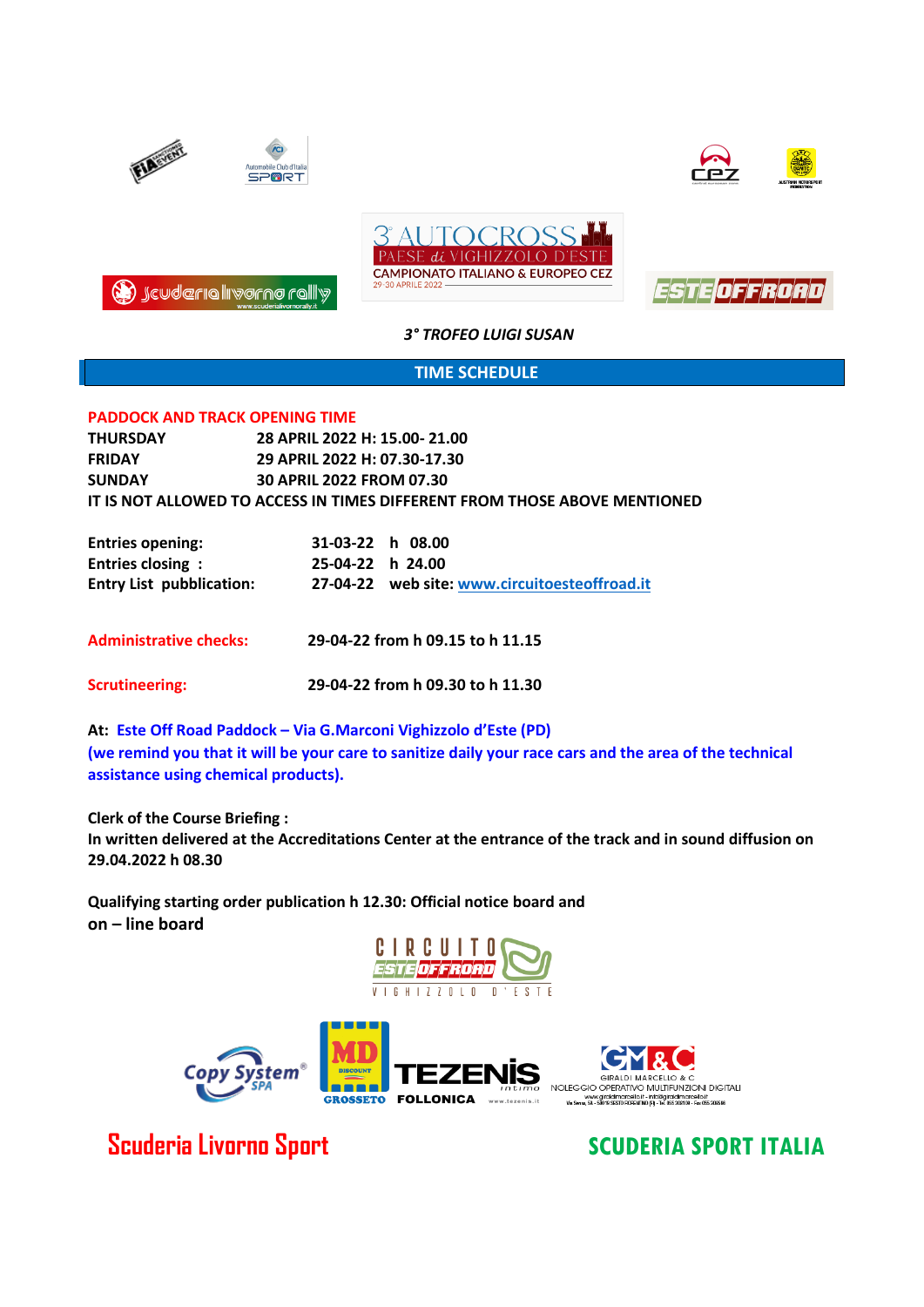







**(2)** Jeuderia liverno rally

**29.04.2022 FIRT QUALIFYING start h 13.30: laps 6 (the first two, not be timed and will be considered reconnaissance laps) AFTERWARDS -SECOND QUALIFYING -FIRST EAT**

**30.04.2022 SECOND HEAT start h 08.30 AFTERWARDS -THIRD HEAT -SEMI - FINAL -FINAL**

**Race starting order publication: within 30 minutes after the end of qualifying, heats,** 

**semi-final (of each group)**

**Posting of provisional results: within 30 minutes after the end of qualifying, heats, semifinal (of each group)**

**Prize giving: 30-04-2022 at the end of each final at the circuit**

**OFFICIAL NOTICE BOARD: on line [www.circuitoeste.it](http://www.circuitoeste.it/) and at the paddock**

# **ENTRIES**

**ENTRY FEE: euro 240,00+VAT 22% TO PAY TO BE PAID WITHIN 25-04-2022**

**+ euro 20,00+IVA to be paid during scrutineering for paddock facilities (electricity connection, toilets, showers etc..)**

**The entry fees must arrive only by bank transfer:** 

**IBAN: IT 84Y 03069 606141 000 000 05331 BIC BCITITMM MADE PAYABLE TO: ASD ESTE OFF ROAD WE REMEMBER YOU TO SEND THE E-MAIL WITH PROOF OF PAYMENT AND BUSINESS NAME FOR THE ISSUE OF THE INVOICE TO: scuderialivorno@yahoo.it**

**FOR INFO: [www.circuitoesteoffroad.it](http://www.circuitoesteoffroad.it/) an[d www.scuderialivornorally.it](http://www.scuderialivornorally.it/)**

**THE PRESENT TIME SCHEDULE IS SOLELY INFORMATIVE; THE ORGANIZER RESERVES TO MODIFY IT IF IT COULD BE NECESSARY**

**SCUDERIA LIVORNO RALLY – ESTE OFF ROAD**





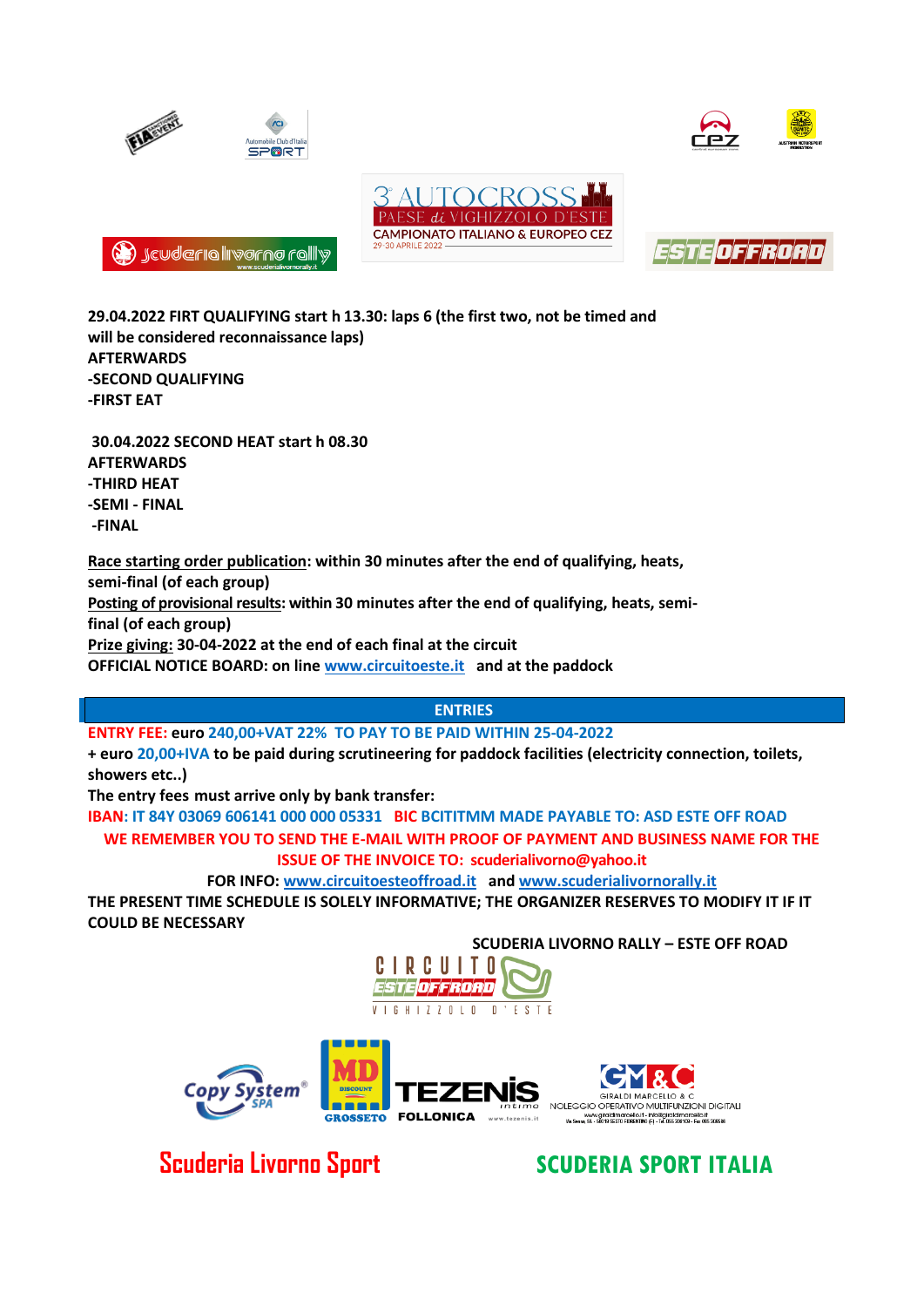mod. CAS3-eng

Spett.le Automobile Club d'Italia Federazione Sportiva Nazionale Automobilistica via Solferino 32 00185- Roma

# DECLARATION OF SAFETY CLOTHING CONFORMITY

The undersigned, Driver / Codriver:

- $\bullet$
- $\bullet$
- identity document: (type of document)
- document number: issued by: in the contract on: in the contract on: in the contract on: in the contract on: in the contract on: in the contract on: in the contract on: in the contract on: in the contract on the contract on
- 

 $\sim$   $\sim$   $\frac{1}{2}$ 

valid ASN license number:

registered to the Event \ to the Championship:

- denomination:  $\bullet$
- date and place:

aware of sporting sanctions, he

#### **DECLARE**

under his own responsibility,

- to be aware of the safety clothes regulations (appendix L FIA code);
- that all the components of the safety clothing used comply with the standards in force;
- undertakes to use only the safety clothing indicated in this declaration.  $\omega$  .
- Only for the Driver or Codriver entered in a Championship, this certification will be valid for the entire ú. duration of the Championship and only for the races of the same, moreover, those who sign it undertake to promptly communicate any changes during the Championship itself.

| 1. | <b>HELMETS + FRONTAL HEAD RESTRAINT SYSTEM</b> |             |             |             |  |
|----|------------------------------------------------|-------------|-------------|-------------|--|
|    |                                                | $1^{\circ}$ | $2^{\circ}$ | $3^{\circ}$ |  |
|    | <b>HELMETS</b>                                 |             |             |             |  |
|    | <b>Standard FIA:</b>                           |             |             |             |  |
|    | <b>Homologation:</b>                           |             |             |             |  |
|    | <b>FRONTAL HEAD RESTRAINT SYSTEM</b>           |             |             |             |  |
|    | <b>Standard FIA:</b>                           |             |             |             |  |
|    | Homologation:                                  |             |             |             |  |

(driver/codriver sign)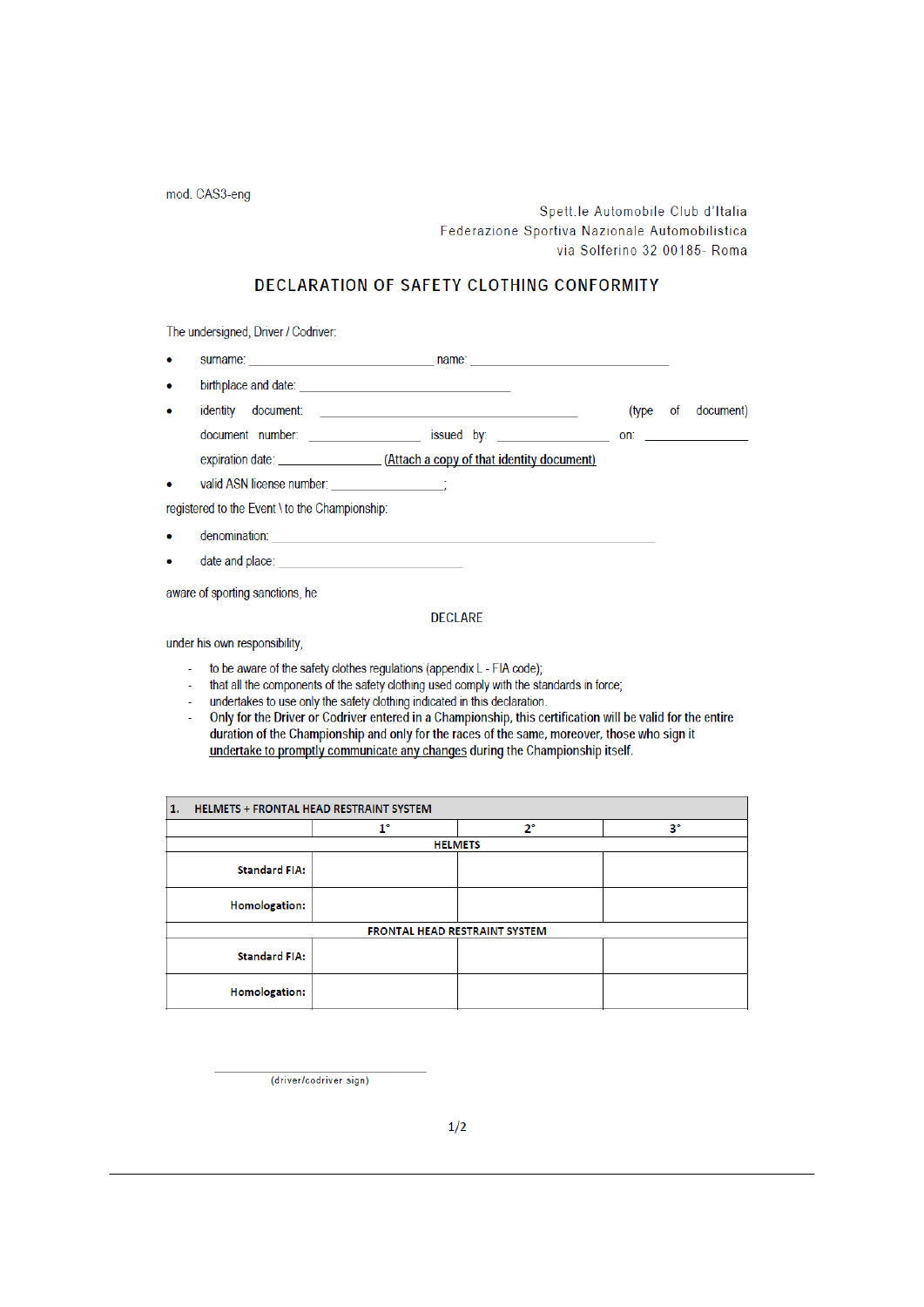mod. CAS3-eng

| OVERALL, UNDERWEAR, GLOVES AND SHOES<br>2.      |                      |                         |             |
|-------------------------------------------------|----------------------|-------------------------|-------------|
|                                                 |                      |                         |             |
|                                                 | $1^{\circ}$          | $2^{\circ}$             | $3^{\circ}$ |
|                                                 | <b>OVERALL</b>       |                         |             |
| <b>Standard FIA:</b>                            |                      |                         |             |
| Homologation \<br>Manufacturer:                 |                      |                         |             |
|                                                 | <b>TOP UNDERWEAR</b> |                         |             |
| <b>Standard FIA:</b>                            |                      |                         |             |
| Homologation \<br>Manufacturer:                 |                      |                         |             |
|                                                 |                      | <b>BOTTOM UNDERWEAR</b> |             |
| <b>Standard FIA:</b>                            |                      |                         |             |
| Homologation \<br>Manufacturer:                 |                      |                         |             |
|                                                 |                      | <b>BALACLAVA</b>        |             |
| <b>Standard FIA:</b>                            |                      |                         |             |
| Homologation \<br>Manufacturer:                 |                      |                         |             |
|                                                 |                      | <b>SOCKS</b>            |             |
| <b>Standard FIA:</b>                            |                      |                         |             |
| Homologation \<br>Manufacturer:                 |                      |                         |             |
|                                                 | <b>SHOES</b>         |                         |             |
| <b>Standard FIA:</b>                            |                      |                         |             |
| Homologation \<br>Manufacturer:                 |                      |                         |             |
|                                                 |                      | <b>GLOVES</b>           |             |
| <b>Standard FIA:</b>                            |                      |                         |             |
| Homologation \<br><b>Manufacturer and Model</b> |                      |                         |             |

(\*) use the columns if the same conductor will use different devices during the event.

He also declares to be informed, having given his consent at the time of the sport affiliation, that the personal data collected will be processed, also with IT tools, in the context of the procedure for which this declaration is made.

(place and date)

(driver/codriver sign)